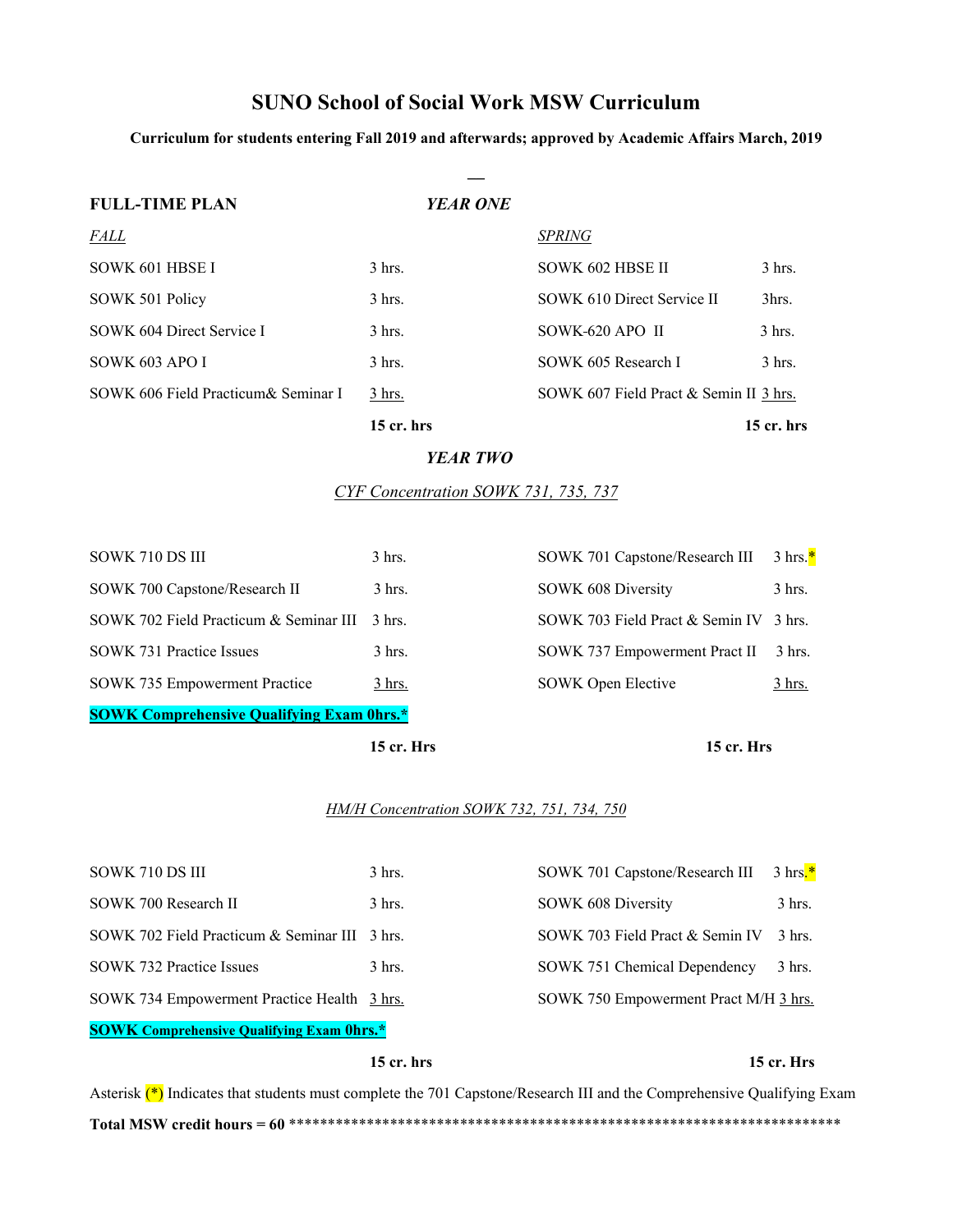## **ADVANCED STANDING PLAN**

*Students enter summer (if available) YEAR ONE*

*Summer*

SOWK 500 Integrative Seminar I 3 hrs.

SOWK 608 Diversity 3 hrs.

**6 cr. hrs**

## **YEAR TWO**

## *CYF CONCENTRATION SOWK 731, 735, 737*

|                                           | $15$ cr. hrs |                                        | 15 cr. hrs.    |
|-------------------------------------------|--------------|----------------------------------------|----------------|
| <b>Comprehensive Qualifying Exam</b>      | 0hrs.*       |                                        |                |
| <b>SOWK 735 Empowerment Practice</b>      | $3$ hrs.     | SOWK 737 Empowerment Pract II          | 3 hrs.         |
| <b>SOWK 731 Practice Issues</b>           | 3 hrs        | SOWK 703 AdvFld Pract & Semi II 3 hrs. |                |
| SOWK 702AdvField Pract & Seminar I 3 hrs. |              | <b>SOWK Open Elective</b>              | $3$ hrs.       |
| SOWK 700 Research II                      | $3$ hrs.     | SOWK 701 Capstone/Research III         | 3 <sup>h</sup> |
| SOWK 710 DS III                           | $3$ hrs.     | SOWK 620 APO II                        | $3$ hrs.       |
| <b>FALL</b>                               |              | <b>SPRING</b>                          |                |

## *HMH Concentration SOWK 732, 734, 750, 751*

|                                            | 15 cr. hrs.     |                                 | 15 cr. hrs.        |
|--------------------------------------------|-----------------|---------------------------------|--------------------|
| <b>Comprehensive Qualifying Exam</b>       | 0hrs.*          |                                 |                    |
| SOWK 734 Empowerment Pract Health 3 hrs.   |                 | SOWK 751 Chemical Dependency    | $3$ hrs.           |
| <b>SOWK 732 Practice Issues</b>            | $3$ hrs.        | SOWK 750 Empowerment Pract M/H  | $3$ hrs.           |
| SOWK 702 AdvField Pract & Seminar I 3 hrs. |                 | SOWK 703 AdvFld Pract & Semi II | $3$ hrs.           |
| SOWK 700 Research II                       | $3 \text{ hrs}$ | SOWK 701 Capstone/Research III  | $3 \text{ hrs.}^*$ |
| SOWK 710 DS III                            | 3 hrs           | SOWK 620 APO II                 | 3 hrs              |

### **Total Program Hours: 36**

Note: Per the School of Graduate Studies, passage of exam and or capstone/research is mandatory for graduation (Revised 11-20-20)

Asterisk (\*) Indicates that students must complete the 701 Capstone/Research III and the Comprehensive Qualifying Exam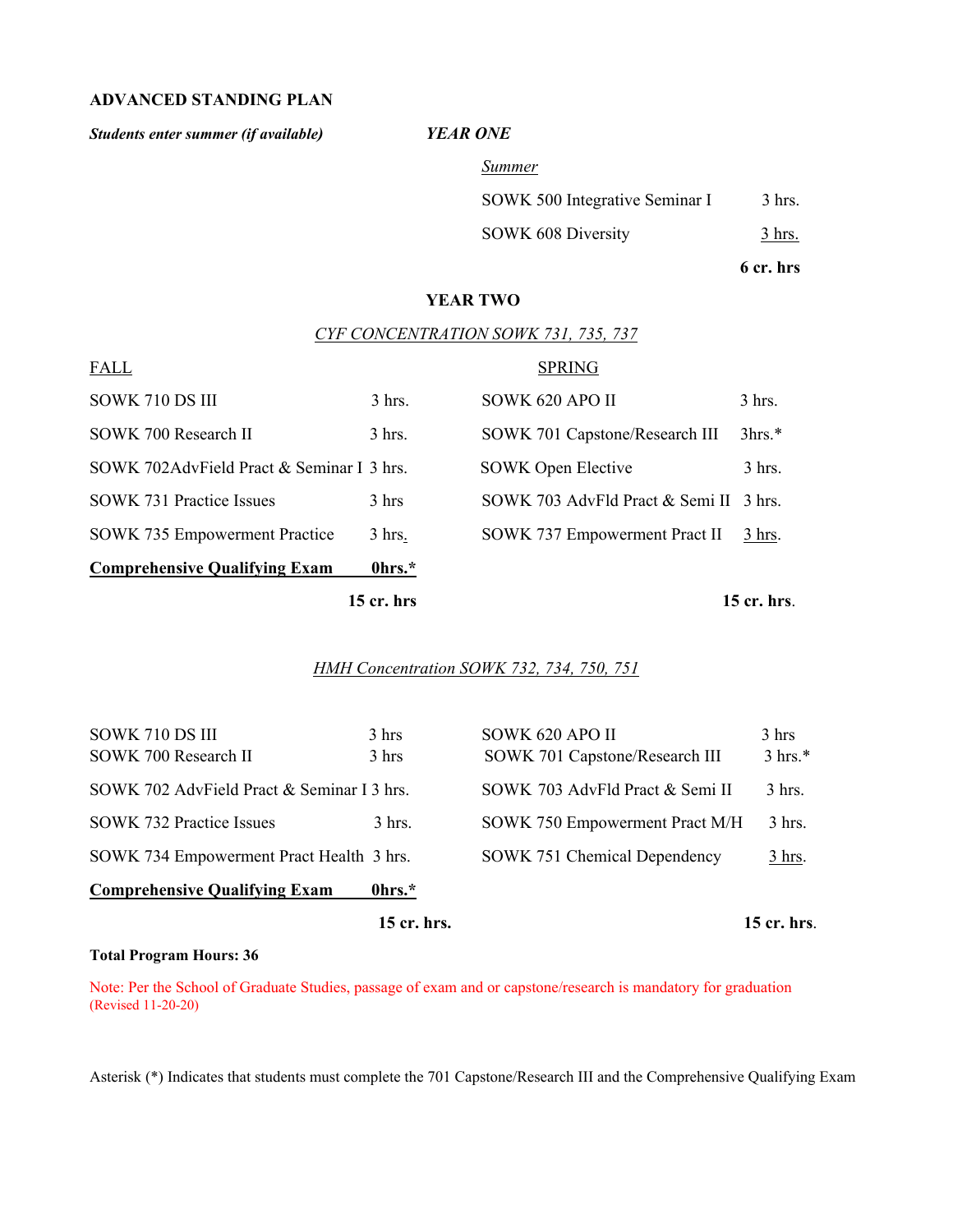## **SCHOOL OF SOCIAL WORK MSW PART-TIME PROGRAM CURRICULUM2**

## **PART-TIME PROGRAM [Entering Fall 2019]**(Revised 4-2-2019)

## **Students Enter Fall**

## **YEAR ONE (Starts in Summer, then Fall, Spring)**

| <b>FALL</b>            |        | <b>SPRING</b>           |        | <b>SUMMER</b>             |        |
|------------------------|--------|-------------------------|--------|---------------------------|--------|
| SOWK 601 HBSE I 3 hrs. |        | SOWK 602 HBSE II 3 hrs. |        | SOWK 501 Policy           | 3 hrs. |
| SOWK 604 D S I 3 hrs.  |        | SOWK 610 DS II          | 3 hrs. | SOWK 710 DS III           | 3 hrs. |
| SOWK 603 APO I 3 hrs   |        | SOWK 620 APO II 3 hrs.  |        | SOWK 608 Diversity 3 hrs. |        |
|                        | 9 hrs. |                         | 9 hrs. |                           | 9 hrs. |

## **Yr 1 Total: 27 hrs**

## **YEAR TWO**

| SOWK 606 Field I                          |        | 3 hrs. SOWK605 Research I        |          | 3 hrs. SOWK Elective               | 3hrs.  |
|-------------------------------------------|--------|----------------------------------|----------|------------------------------------|--------|
| SOWK 731/732 PrISS 3hrs SOWK 607 Field II |        |                                  |          | 3 hrs. SOWK 737/750 EMP Prac 3hrs. |        |
|                                           |        | <b>SOWK 735/734 EMP PR 3 hrs</b> |          |                                    |        |
|                                           | 6 hrs. |                                  | $9$ hrs. |                                    | 6 hrs. |

## **Yr 2 Total: 21 hrs**

NOTE: Field Practicum time = 225 hrs. per semester

## **YEAR THREE**

CYF Concentration SOWK 731, 735, 737

| <b>FALL</b>        |              | <b>SPRING</b>     |                   |
|--------------------|--------------|-------------------|-------------------|
| SOWK 700 RES II    | 3 hrs.       | SOWK Open Elect.  | 3 hrs. (Optional) |
| SOWK 702 Field III | 3 hrs        | SOWK 703 Field IV | 3 hrs.            |
| Comprehensive Exam | 0 hrs        | SOWK 701 Res III  | 3hrs              |
|                    | $6$ cr. hrs. |                   | 9 cr. hrs.        |

**Yr 3 Total: 15 hrs**

NOTE: Field Practicum time = 225 hrs per semester

## **Total Program Hours = 63; 60 hours without option**